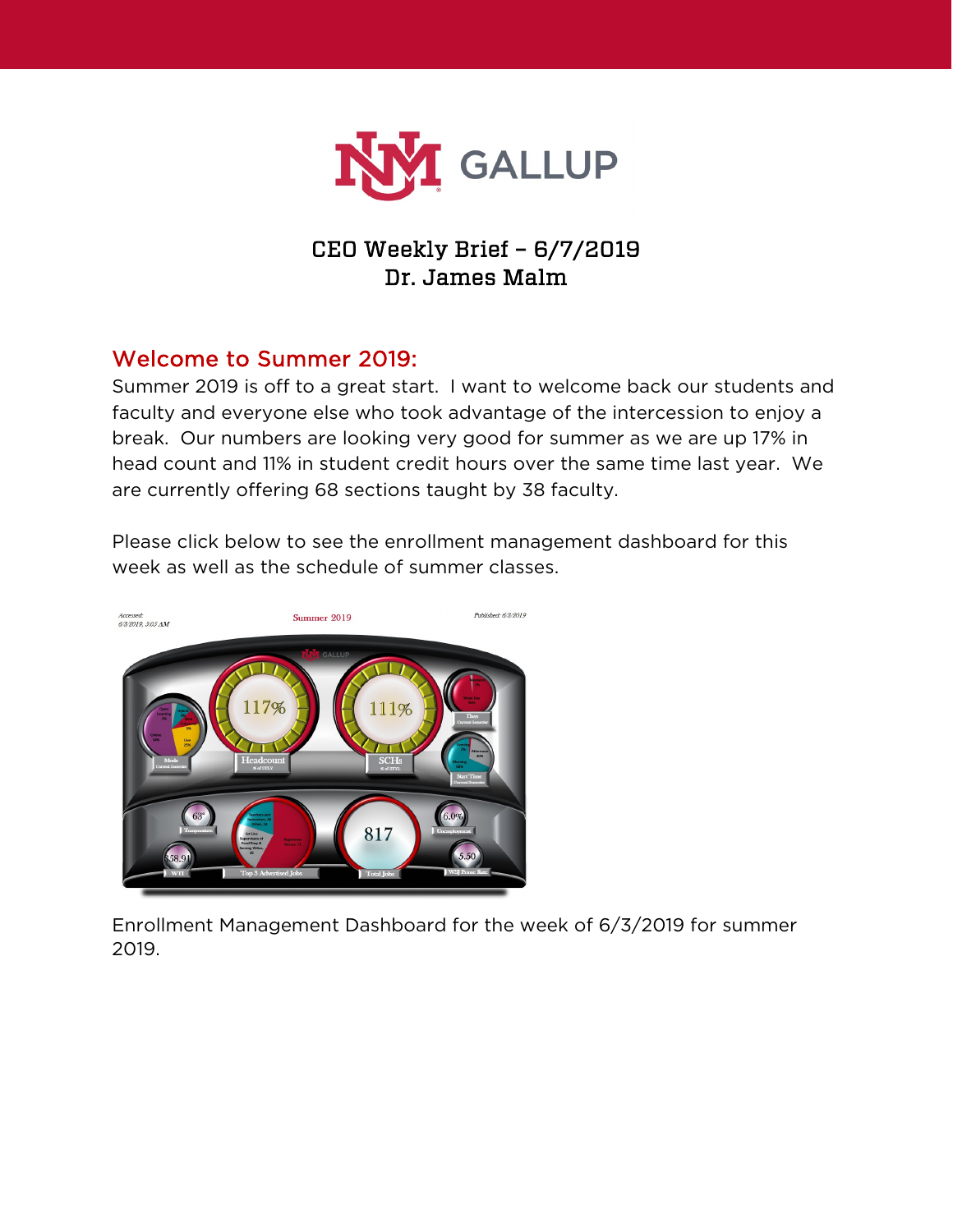

Summer 2019 schedule of classes

## Environmental Scan Interview:

Our Senior Institutional Researcher Brittany Babycos was able to share the content of our environmental scan with the local listening audience this weekend as a result of an interview she had with Sammy Chioda. The interview played on all four of the Millennium Media stations Sunday morning and I was able to catch one of them. I appreciate Brittany's willingness to share the results of the scan as well as the planned uses for the information collected throughout the environmental scanning process. We will be putting a recording of the interview on the UNM-G website within the next week. A copy of the environmental scan can be viewed on the [institutional research](https://gallup.unm.edu/ir/)  [web page.](https://gallup.unm.edu/ir/)

### Chief Executive Officers:

Thanks to Dean of Instruction Dan Primozic and Director of Business Operations Robert Griego for serving as acting CEO's while I was traveling out-of-state during the Memorial Day holiday week. The time away from campus was relaxing, especially knowing that operations were in such capable hands.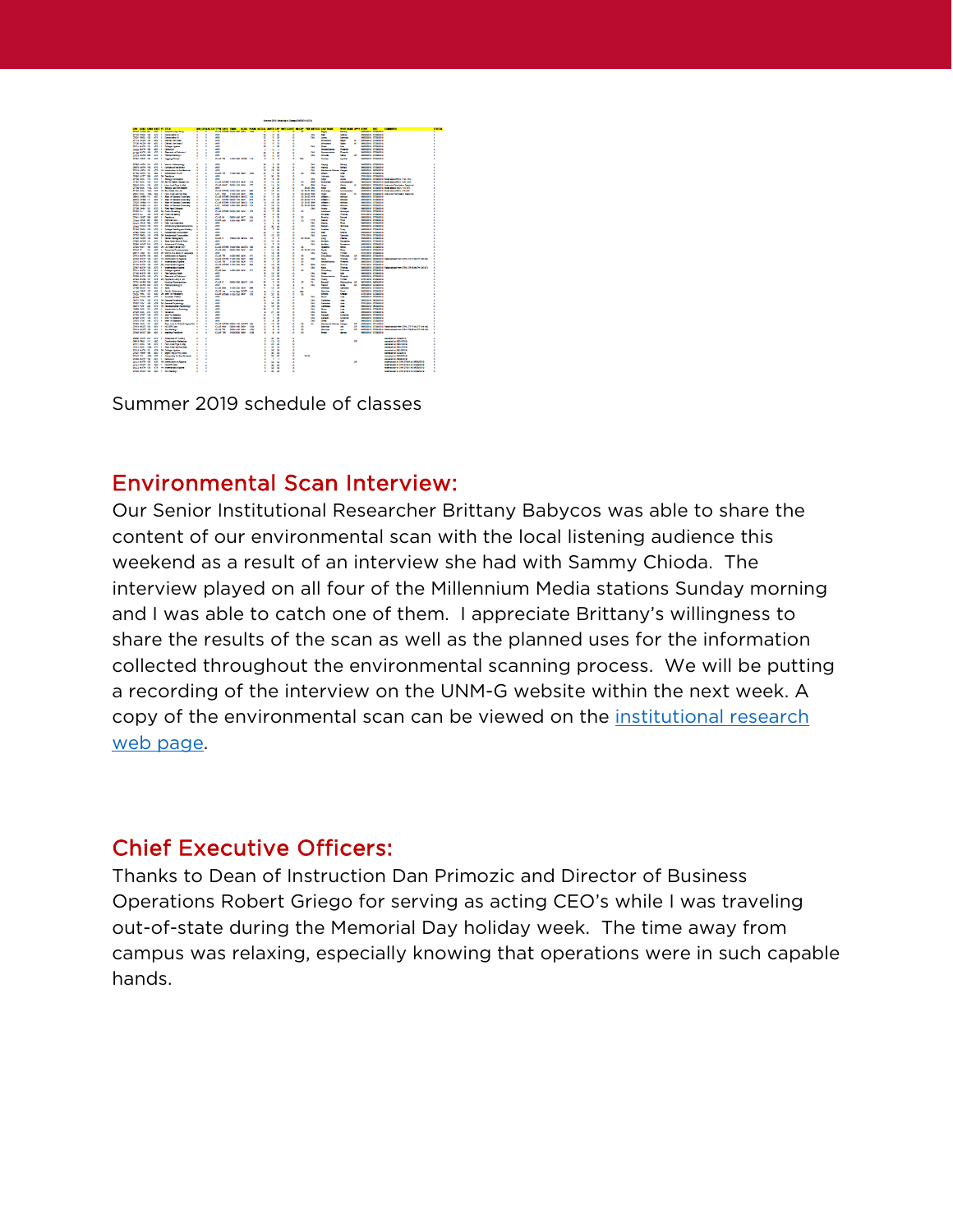

Dr. Daniel Primozic **Robert Griego** 



Dean of Instruction **Director of Business Operations** 

## Trans-Atlantic Business and Investment Council:

The Greater Gallup Economic Development Corporation is involved in a very exciting project to recruit foreign businesses to McKinley County. As part of this initiative, GGEDC has formed a working relationship with the Trans-Atlantic Business Investment Council (TBIC) who serve as site selectors for European companies who are investigating the possibility of locating a business in the United States. Since 2017, in fact, the GGEDC has been a member of TBIC and is the first economic organization from New Mexico to gain membership.

GGEDC is working diligently to obtain a Foreign Direct Investment (FDI) designation which will allow for promotion of the Gallup-McKinley County market to European industries. According to GGEDC Deputy Director Michael Sage, "With the FDI community certification, TBIC will market Gallup-McKinley County to European manufacturing firms. The FDI community certification indicates that Gallup-McKinley County has the necessary education infrastructure, talent pool, community support and existing base of manufacturers to support new manufacturing."

There will be a TBIC workshop June 6-7 which Dean Primozic and Mark Remilliard, division chair of business, applied technology and workforce development, will be attending as I will be off-campus on out-of-state travel. Please click below to see the workshop agenda.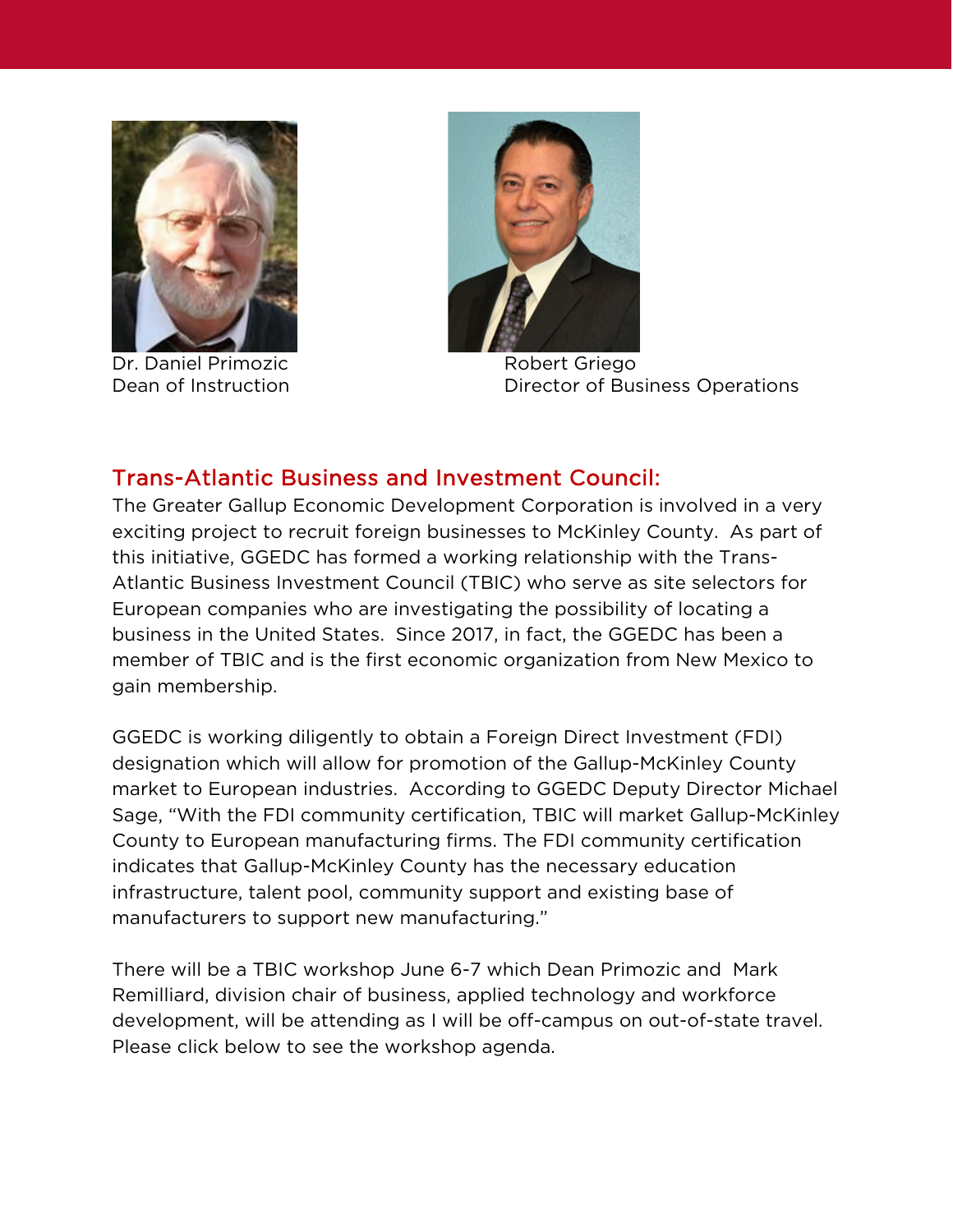

|                               | June 6 <sup>n</sup>                              |                             | June 7th                                     |  |
|-------------------------------|--------------------------------------------------|-----------------------------|----------------------------------------------|--|
| 8:00am                        | <b>Orientation to the Community</b>              |                             | Leadership Training and Workshop             |  |
|                               | <b>Outline of the Agenda</b>                     |                             | (ED partners, utility partners, local        |  |
|                               | $(8:00am - 9:30am)$                              |                             | leadership, board members, etcl.             |  |
| 9:00am                        | Orientation & Tour of the Gallup Energy          |                             | (8:30am-12:00pm)                             |  |
|                               | <b>Logistics Park</b>                            |                             |                                              |  |
|                               | $(9:30cm - 10:30cm)$                             |                             |                                              |  |
| 10:00am                       | <b>Windshield Tour - Quality of Life</b>         |                             |                                              |  |
|                               | <b>Windshield Tour - International Amenities</b> |                             |                                              |  |
|                               | (10:30am- 11:00am)                               |                             |                                              |  |
|                               | <b>Tour McKinley Academy</b>                     |                             |                                              |  |
|                               | (11:15am-12:00m)                                 |                             |                                              |  |
| 11:00am                       | <b>Communications Break</b>                      |                             |                                              |  |
|                               | $(12,00pm - 12,15pm)$                            |                             |                                              |  |
| 12:00pm                       | Lunch                                            |                             | Lunch <sup>*</sup>                           |  |
|                               | $(12:15nm - 1:15nm)$                             |                             | $(12:30pm - 1:30pm)$                         |  |
| 1:00pm                        | <b>Technical College</b>                         |                             | <b>Drive to Prewitt</b>                      |  |
|                               | <b>NTU - Elmer Guy</b>                           |                             | $(1:15pm - 2:00pm)$                          |  |
| 2:00pm                        | $(1:30pm - 2:45pm)$                              |                             | <b>Tour of Prewitt Industrial Cluster</b>    |  |
| 3:00pm                        | Freight Forwarding / Transport Firm or User      |                             | <b>Tour of McKinley Paper</b>                |  |
|                               | <b>Exec</b>                                      |                             | <b>Interview with Existing Manufacturing</b> |  |
|                               | $(3:00nm - 3:30nm)$                              |                             | <b>Company Exec</b>                          |  |
|                               |                                                  |                             | $(2:00nm - 3:45nm)$                          |  |
| 4:00pm                        | Interview with Existing International Executive  |                             | <b>Depart ABQ</b>                            |  |
|                               | (mant., community program to integrate ex-       |                             | $(4:00 \text{pm})$                           |  |
|                               | pats exec and families)                          |                             |                                              |  |
|                               | $(3:45)$ m - 4:45pm)                             |                             |                                              |  |
| 5:00pm                        | <b>Communications Break</b>                      |                             |                                              |  |
|                               | $(3,000m - 5,300m)$                              |                             |                                              |  |
|                               | <b>Tour City Electric Shoe Source</b>            |                             |                                              |  |
|                               | <b>Tour Downtown Gallup</b>                      |                             |                                              |  |
|                               | $(3:30pm - 6:00pm)$                              |                             |                                              |  |
| Dinner<br>6:00pm              |                                                  |                             |                                              |  |
|                               | $(6:00pm - 7:30pm)$                              |                             |                                              |  |
| 7:00pm                        | <b>Nightly Indian Dances</b>                     |                             |                                              |  |
|                               | $(7:30pm - $:00pm)$                              |                             |                                              |  |
| 8:00pm                        | <b>Return to Hotel</b>                           |                             |                                              |  |
| $($ s:00pm $)$                |                                                  |                             |                                              |  |
|                               | Flying J - Jamestown, NM                         |                             |                                              |  |
|                               | <b>FDI Delegation</b>                            |                             |                                              |  |
| <b>Matthias Beier</b><br>TBIC |                                                  |                             |                                              |  |
| <b>James Risir</b>            |                                                  | <b>Navigator Consulting</b> |                                              |  |
| <b>Philip Martchall</b>       |                                                  |                             | <b>Nevigator Consulting</b>                  |  |

TBIC workshop agenda



TBIC Leadership Training & Workshop

## Tech Days:

Tech Days at UNM is a very exciting time where faculty, staff and students can learn about, participate in and work directly with innovative technologies at the University. This sharing of information is a great way to learn about the present and future needs and solutions which will be available to help educate and manage the University.